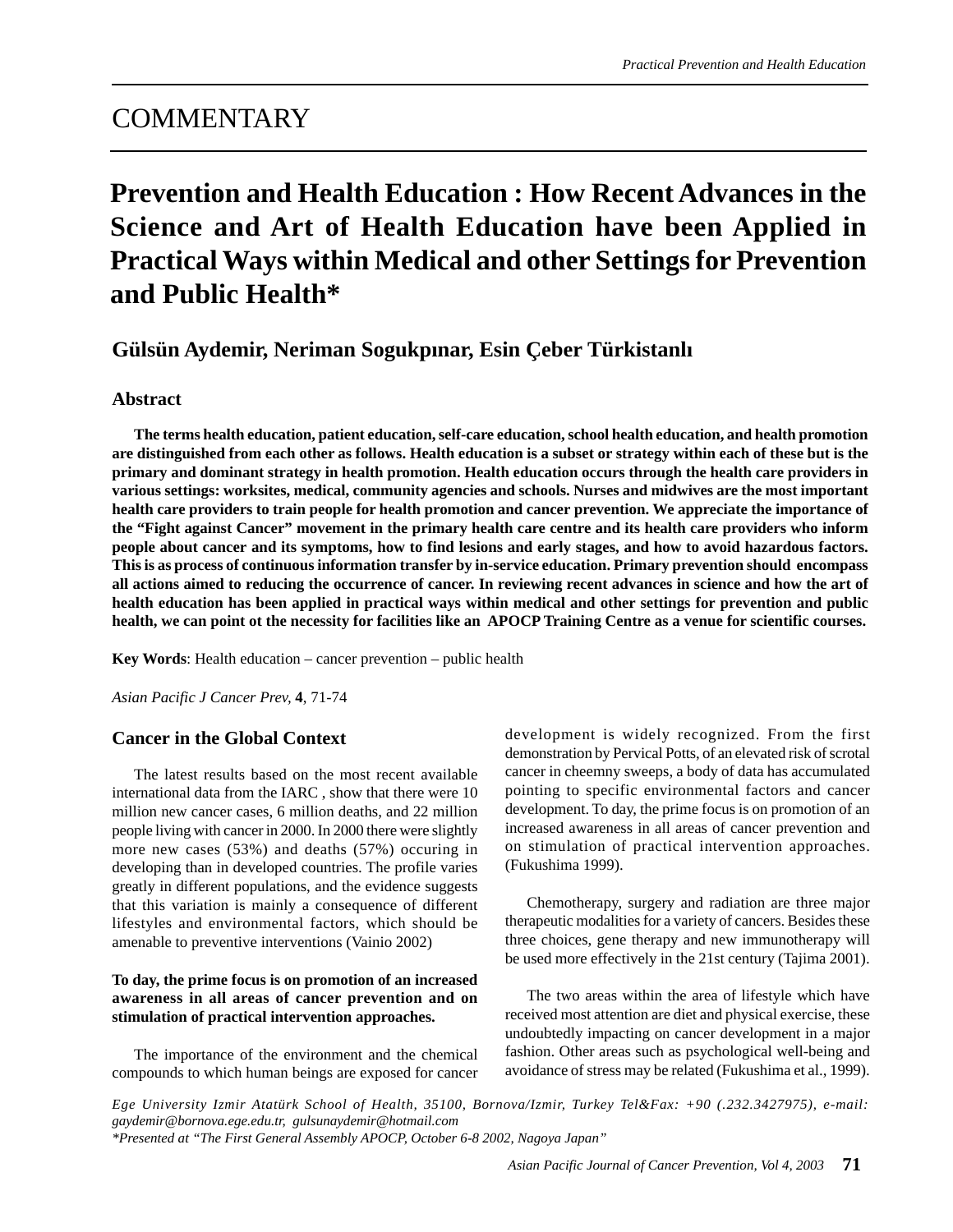#### *Gülsün Aydemir et al*

From various pieces of evidence, the causes of increase in cancer deaths were closely related to changes in daily life, including diet, alcohol comsumption, medicaments and hazard in the working places, most of which were avoidable (Aoki 2001)

# **Now we need innovative, comprehensive and multidisciplinary ideas to build up new prevention strategies fight against cancer**

We human beings have established our own cultures adapting to the given environment in each area in the world. Unfortunately, in some cases, this has had a negative outcome in generating culture-specific diseases. Now we need innovative, comprehensive and multidisciplinary ideas to build up new prevention strategies fight against cancer (Tajima 2001).

#### **Fight Against Cancer with Knowledge**

The terms health education, patient education, self-care education, school health education, and health promotion are distinguished from each other as follows. Health education is a subset or strategy within each of these but is the primary and dominant strategy in health promotion (Last &Wallace 1992).

Health promotion must necessarily include health education but may require more structural, financial, technological, and even coercive interventions to influence behavior when its deemed that such behavior threatens the health of others-as with reckless driving, irresponsible alcohol or drug abuse, marketing or harmful food products to young children, or smoking in crowded public places (Last &Wallace 1992). In general there is a need for open discourse, founded on an efficient public education system and shared decision-making

# *The Training Centres (i.e., APOCP Training Centre) are essential in order to provide courses in practical aspects of cancer prevention periodically*

The primary prevention should be taken all actions aimed to reducing the occurrence of cancer. Primary health care centres were not sufficient to follow recent advances in the science and art of health education have been applied in practical ways within medical and other settings for cancer prevention. They are more interested in primary health care; antenatal care, parental education, family planning, health information and education than cancer controls. So, the training centres are essential in order to provide courses in practical aspects of cancer prevention periodically

#### *Behavioural research with respect to cancer prevention clearly is a high priority*

**72** *Asian Pacific Journal of Cancer Prevention, Vol 4, 2003* No laboratory scientific research but only

epidemiological investigations is planned to carried out population behaviour, life habits and work exposure fight cancer with knowledge. Behavioural research with respect to cancer prevention clearly is a high priority (Aoki 2001)

### *Cancer Screening: Particular Attention to Areas for Future International Research Efforts*

Increasing knowledge of the risk factors for cancer development in different organs imply more effective screening for early malignancies in high risk populations and the associated increase in the predictive value should mean that early intervention will result in a marked decrease in the mortality and morbidity due to a wide range of major cancers. Women who were health conscious (ate a lower fat diet and performed regular exercise) were more likely to have used the screening service (mammogram, pap-smear test) and performed breast-self examination Health education occurs through the health care providers in various settings: worksites, medical, community agencies and schools (Hiroyuki and Moore, 2002).

# **Opportunities and burdens for nurses and midwives working in primary health care settings: An example the role from the population-based cancer screening programs to the public education on cancer prevention.**

Some study results indicate factors (high perceptions of quality of care, high ratings of perceived knowledge, health care provider's attitudes towards cancer and screening programs and several aspects of psychosocial care,) associated with the use of breast and cervical cancer screening services (Widmark et al., 1998)

Higher levels of self-reported psychological well-being were found among the women who had extra midwifery contact. These results indicate that more attention to psychosocial aspects might optimize the screening program (Tishelman et al, 2002).

Many women working in the area of women's health had a "laissez-faire" attitude towards their own cervical cytology. Overall 80% qestionnaires were returned completed-72% from gynaecologists, 68% from GPs and 100% from midwives. 60%of those who returned completed questionnaires were "up-to-date", 21% were "late" and 19% had never had a cervical smear (Lyons et al, 2000).

Women who were health conscious (ate a lower fat diet and performed regular exercise) were more likely to have used the screening service (mammogram and pap-smear test) and performed breast self-examination. Staff manner, privacy and cost were the most common contributing factors for respondent's desire for future use of the screening service. Respondents showed a preference for doctors (70%) over nurses (30%), and females (80%) over males (20%) as their service providers. The findings suggest the need to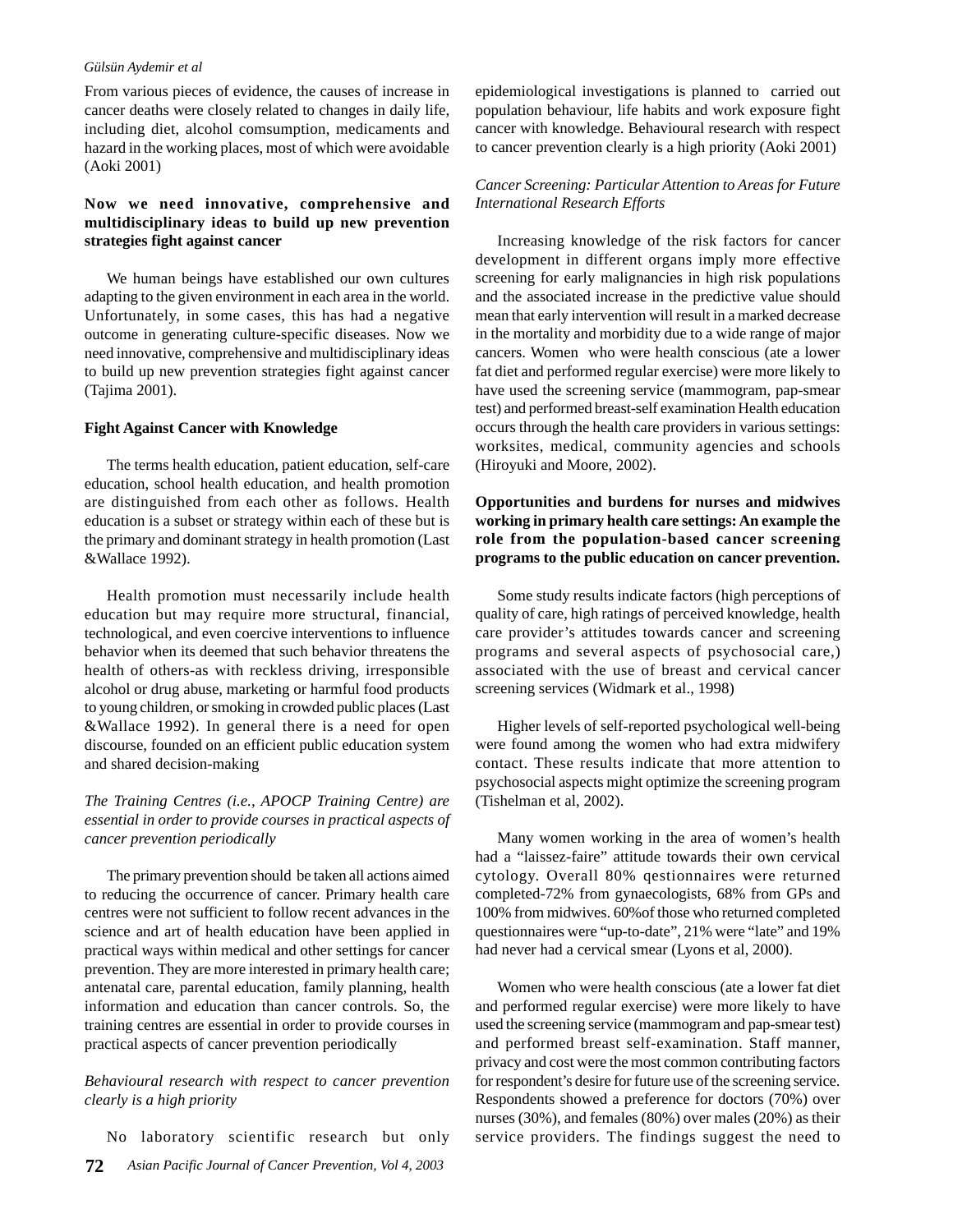disseminate appropriate information on screening services among the public to dispel misconceptions about the preference for doctors over nurses and females over males. Improving clinicians – and other staff patient communication would be important for breast and cervical screening programs (Abdullah et al, 2001 - Maaita et al, 2002).

Some women's expectations that they could address a range of health concerns with female health providers were stymied by structural barriers that prevented staff from addressing issues beyond those directly related to cervical screening. Cross-case analysis revealed three key elements of women-centered care: respectful and culturally appropriate interactions between women and health providers, the importance of providing acceptable alternatives for women, and the need for comprehensive health services (Bottorf et al, 2001 – Maaita et al, 2002 )

It's well known that the statewide screening program improved detection of breast and cervical cancer and helped reduce the incidence of advanced stages of breast cancer in a relatively short time period (Escobedo et al, 2002). Staff manner, privacy and cost were the most common contributing factors for respondent's desire for future use of the screening service.

Nurses and midwives have strong role in public health. So, the course of public health and it's content is well designed in our university for the nurse and midwife students according to the advance scientific and medical knowledge in primary prevention and early diagnosis and updates in aspects of cancer prevention. But, midwives have more emloyed than nurses in primary health care settings in Turkey. In the primary health care system today, the domain of the Turkish midwife includes care of the woman throughout her reproductive lifecycle and, in certain instances, the midwife even meets women after menapouse. According to the national guidelines in Turkey, there are five main areas of practice for the midwife in primary health care; antenatal care, parental education, family planning, health information and education. Health information and education, not only for individual women but also within families and communities.

#### **Conclusions**

Physical, economic and sociocultural factors are major determinants of behaviour relevant to cancer. Cancer is a typically a lifestyle related disease and we should define the risk and protective factors in each targeted group. The main measures are education and motivation to achieve dietary improvement and increase exercise. To reach the widest possible range of people, the workplace and public institutions are important, with full use of available communication media and the support of governing bodies. In order to give a comprehensive background the medical, nurse and midwife schools are the prime target with courses

aimed at both undergraduates and graduates.

In the new millenium cancer control program the emhasis is on regional cancer control programs, i.e., ethnic groupspecific and/or geographic area-specific (Tajima & Moore 2002). Cancer control comprises five components; prevention, early detection and screening, treatment, rehabilitation and palliative care. The World Health Organization (WHO) has developed the concept of national cancer programs has the goals of preventing future cancers, diagnosing cancers early, providing curative therapy when available, ensuring freedom from suffering and reaching all members of the population (Vainio 2002).

The scientists, responsible for cancer control programs, should focus on public education to promote all aspects of campaign against cancer throughout the country; to assist in the development of public understanding of the matters of primary prevention of cancer; to organize epidemiological researches on people's knowledge and attitude towards cancer; to improve the staff – patient/client communication to encourage the people to participate in programs for early diagnosis. And also, the scientists should work in collaboration with international associations (APOCP, IARC, UICC and etc.,) and its regional representatives to apply the standart practical ways for prevention and public health.

# **References**

- Abdullah AS, Leung TY (2001). Factors Associated with the use of breast and cervical cancer screening services among Chinese women in Hong Kong. *Public Health*, **115**, 212-7.
- Aoki K (2001). Conributions to Cancer Prevention of non-Governmental Organizations 2. Dawn of Cancer Control Activities: Comparison of Japan and USA. *APJCP*, **2**, 15-26.
- Bottorff JL, Balneaves LG, Sent L, et al (2001). Cervical cancer screening in ethnocultural groups: case studies in womencentered care. *Women Health*, **33**, 29-46.
- Escobedo LG, Zhong Z, Key C (2002). Breast and cervical screning and disease incidence and stage in New Mexico. *CCC*, **3**, 137- 45.
- Fukushima S, Glanz K, Ishikawa H, et al (1999). Cancer Prevention in Tables and Figures, *APJCP*, **Introductory Volume**, 1-44.
- Green LW (1992). Prevention and health education. Public Health and Preventive Medicine (Ed.Last ML&Wallace RB). 13th edt, 801-2, USA.
- Hiroyuki T, Moore M (2002). Cancer Screening: A review with Particular Attention to Areas for Future International Researh Efforts. *APJCP*, **3** , 99-123.
- Lyons F, Walsh T, Hayden C, et al (2000). Cervical cytology history in Irish doctors and midwives. *Ir Med J*, **93**, 176-8.
- Maaita M, Barakat M (2002). Jordanian women's attitudes towards cervical screening and cervical cancer. *J of Obstetrics and Gynecology*, **22**, 421-4.
- Tajima K (2001). Public Symposium on "Forefront of Cancer Epidemiology and Prevention" by Study Area of Cancer Epidemiology in the Special Priority Area (C) Sponsored by the Japanese Ministry of Education, Science, Culture, Sports and Technology. *APJCP*, **2**, 9-14.